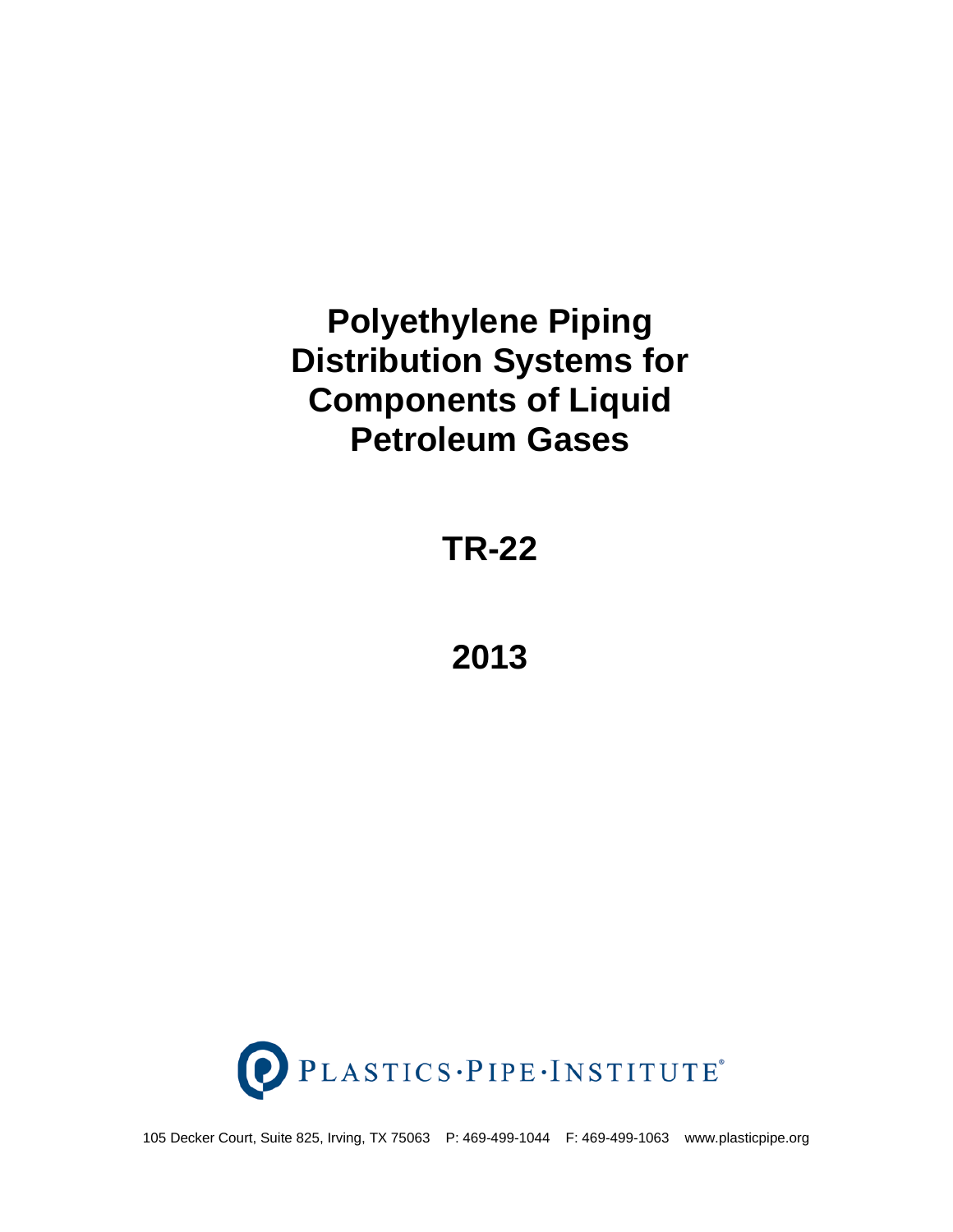# **Foreword**

# **POLYETHYLENE PIPING DISTRIBUTION SYSTEMS FOR**

#### **COMPONENTS OF LIQUID PETROLEUM GASES**

This report was developed and published with the technical help and financial support of the members of the PPI (Plastics Pipe Institute, Inc.). The members have shown their interest in quality products by assisting independent standards-making and user organizations in the development of standards, and also by developing reports on an industry-wide basis to help engineers, code officials, specifying groups, and users.

The purpose of this technical report is to provide important information available to PPI on a particular aspect of polyethylene piping systems for distribution of liquid petroleum gases. This report has been prepared by PPI as a service of the industry. The information in this report is offered in good faith and believed to be accurate at the time of its preparation, but is offered "as is" without any express or implied warranty, including WARRANTIES OF MERCHANTABILITY AND FITNESS FOR A PARTICULAR PURPOSE. Any reference to or testing of a particular proprietary product should not be construed as an endorsement by PPI, which does not endorse the proprietary products or processes of any manufacturer. The information in this report is offered for consideration by industry members in fulfilling their own compliance responsibilities. PPI assumes no responsibility for compliance with applicable laws and regulations.

PPI intends to revise this report from time to time, in response to comments and suggestions from users of the report. Please send suggestions of improvements to PPI. Information on other publications can be obtained by contacting PPI directly or visiting the web site.

> The Plastics Pipe Institute, Inc. [www.plasticpipe.org](http://www.plasticpipe.org/)

This Technical Report, TR-22, was issued in August 1998 and was revised in June 2006, and May 2013.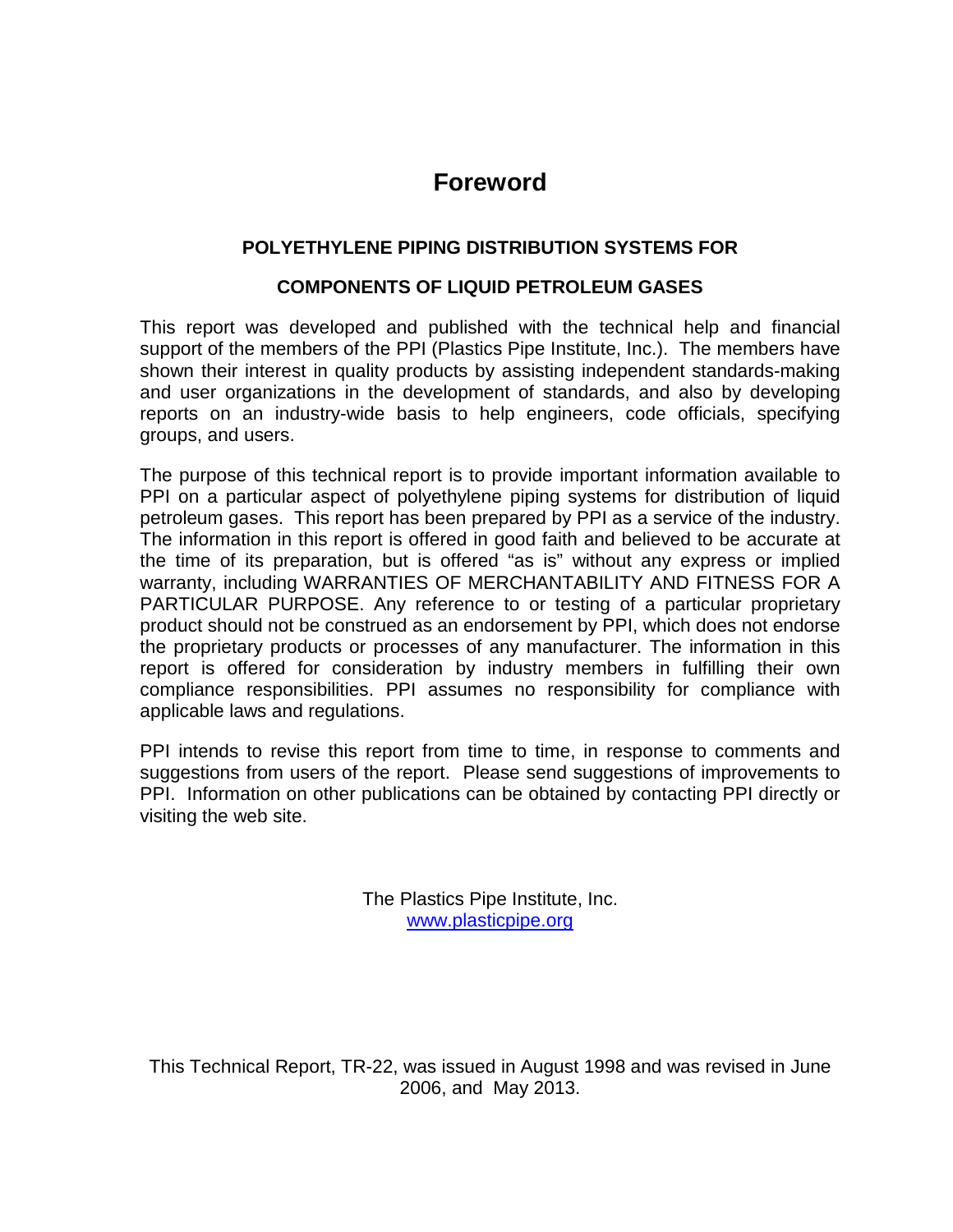#### **POLYETHYLENE PIPING DISTRIBUTION SYSTEMS FOR COMPONENTS OF LIQUID PETROLEUM GASES**

#### 1.0 INTRODUCTION

Polyethylene (PE) gas piping is the most widely used plastic piping material for the distribution of natural gas. PE has a well-documented inertness to both the external soil environment and to natural gas. Extensive testing and over 45 years of successful field experience confirm that the long-term strength of polyethylene is unaffected by natural gas and its common constituents.

Polyethylene (PE) piping systems complying with ASTM D 2513 have been successfully used in all types of fuel gas piping applications since the mid 1960s. These PE piping materials have been continually improved throughout the ensuing three decades assuring the safe, cost effective, transport of fuel gases in residential, commercial and industrial applications.

PE piping is the only approved plastic piping under NFPA 58, *Liquefied Petroleum Gas Code,* and is commonly used in the piping of liquefied petroleum gases (vapor LP-Gas). To be Code-complaint, PE lines must transport gas only in a vapor state, and therefore, must operate at 30 psig or less to avoid LP gas liquefaction. Vapor LP-Gas is one of those fuel gases, which can be safely piped in PE gas piping systems. The use of D 2513 PE piping for the transport of vapor LP-Gas is permitted and codified under US DOT CFR Title 49 Part 192. By reference, Part 192 identifies ANSI/NFPA 58 –as the installation standard for PE vapor LP-Gas piping systems.

NFPA 54 / ANSI Z223.1 – *National Fuel Gas Code* paragraph 2.6.4 also refers the user to ANSI/NFPA 58 by stating "The use of plastic pipe, tubing and fittings in undiluted liquefied petroleum gas piping systems shall be in accordance with *Standard for the Storage and Handling of Liquefied Petroleum Gases [Liquefied Petroleum Gas Code], NFPA 58."*

NFPA 58 places certain restrictions on the use of PE piping for vapor LP-Gas distribution. NFPA limits the size of PE piping to 2" NPS piping with a nominal OD of 2.375". Furthermore, NFPA 58 limits the maximum operating pressure of PE vapor LP-Gas piping systems to 30 psig. The reader should refer to NFPA 58 for the details of these and other installation requirements.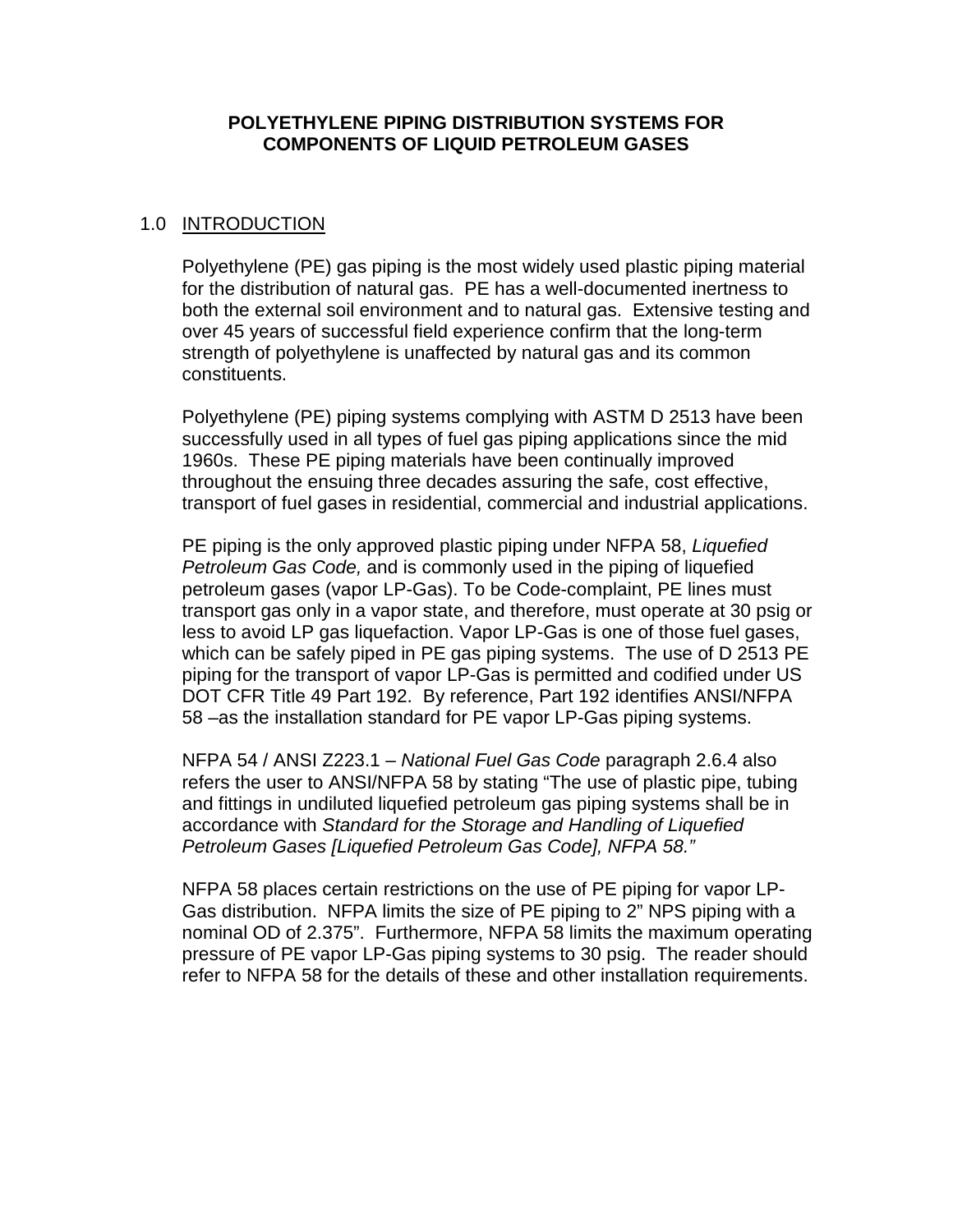#### 2.0 BACKGROUND

The components of liquid LP-Gas are known to have short-term, reversible effects on PE gas piping. At low temperatures and high pressures, vapor LP-Gas will condense into a liquid state. The effect of liquid LP-gas is to lower the long-term strength capabilities (hydrostatic design basis) of PE gas piping, as summarized in Table I. These data were obtained on a PE 2306 piping material. It is therefore prudent to limit the operating pressure (stress) when using PE gas piping to transport vapor LP-Gas. In addition, vapor LP-Gas systems operating within particular temperature and pressure guidelines are less likely to produce condensation. Many PE gas-piping materials have been evaluated to determine their long-term strength using vapor LP-Gas as the pressurizing medium. A design factor of 0.25 (chemical design factor of 0.5 times service design factor of 0.5) has thus been established for PE piping in vapor LP-Gas service. As stated above, NFPA 58 prescribes the established pressure and design limitations.

## 3.0 USE RECOMMENDATIONS

- a) Any plastic material to qualify for use as a vapor LP-Gas piping system should be recommended by the manufacturer for such use, should be qualified using vapor LP-Gas as the medium, and have a hydrostatic design basis (HDB) category of at least 1250 psi (8.6 MPa) at 73°F (23°C) as determined by test method ASTM D2837. All PE piping systems complying with ASTM D 2513 meet these criteria.
- b) The vapor LP-Gas PE piping system shall be made from PE materials specified in and manufactured in accordance with ASTM D 2513.
- c) To determine the maximum use pressure in vapor LP-Gas distribution, a design factor of 0.25 is recommended (see also PPI TR-9 on recommended design factors) to derate the PE material's hydrostatic design basis (HDB) as listed in PPI TR4 and determined in accordance with ASTM D 2837. This design factor is more conservative than the 0.32 design factor used for PE piping used in natural gas (methane) distribution systems. ASTM D2513 states the following, "X1.7.2.1 However, it has also been shown by the above referenced studies that propane, propylene and butane, when in the liquid phase, can cause a greater reduction in long-term strength, up to 40 %. Accordingly, the use of PE piping to convey LPG gaseous fuels should recognize this effect and the design and operation of such piping should consider the possibility for the occurrence of condensates. Extensive experience has shown that the NFPA maximum recommended operating pressure of 30 psig for LPG systems (see X1.3.4) both minimizes the possible occurrence of condensates and gives adequate consideration of the effect of LPG fuels on the long-term strength of PE piping."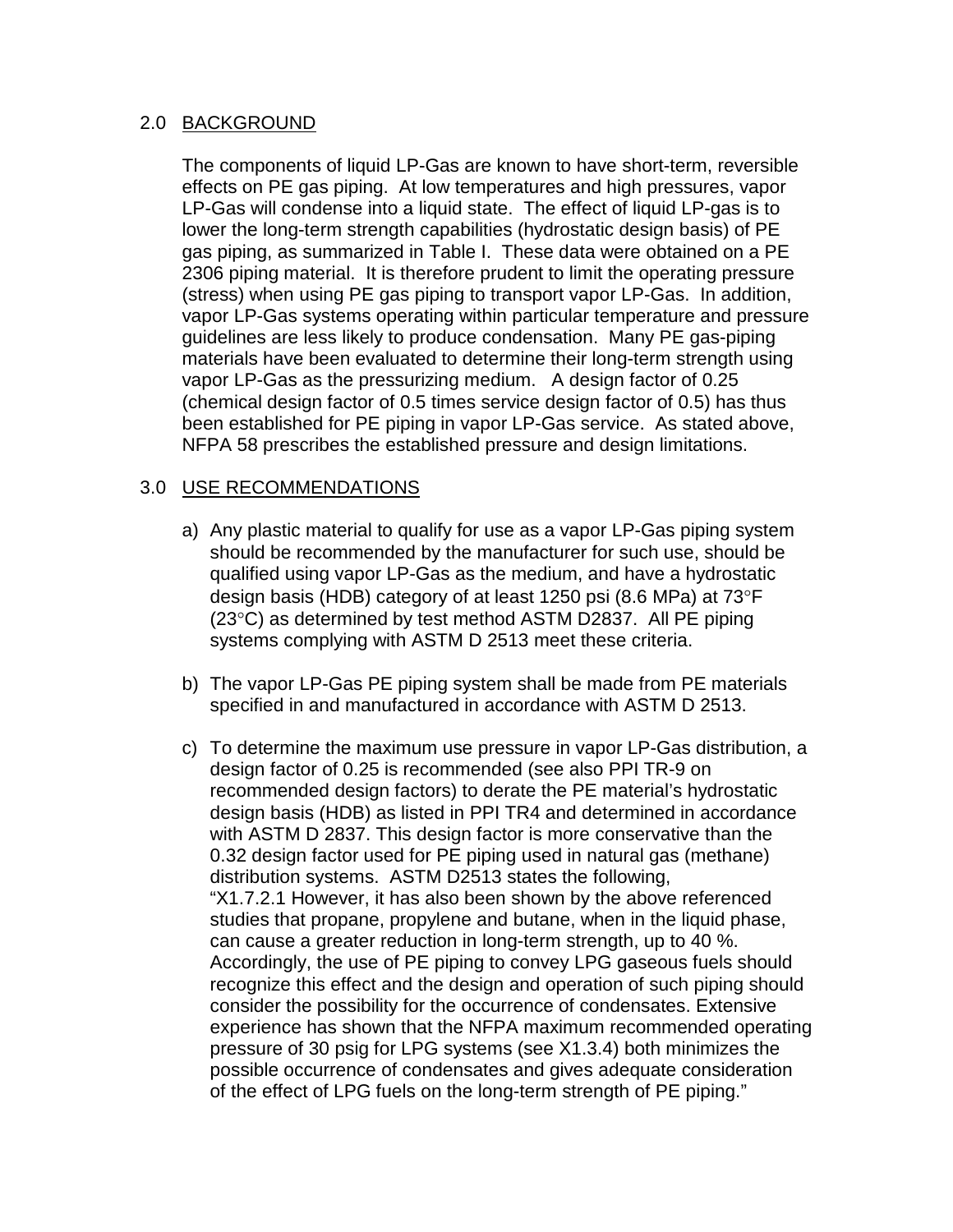- d) With the exception of PE piping in anodeless risers, PE gas piping and fittings should only be used in underground distribution systems designed to operate at internal pressures and temperatures such that condensation will not occur. Condensation is unlikely at the temperature and pressure combinations shown in Table 2.
- e) It has been reported (1, 2 and 3)) that during the heat fusion joining of PE piping that has been in service conveying fuel gases that consist of, or that include heavier liquid hydrocarbons, the PE surfaces being heated in preparation for fusion sometimes exhibit a "bubbly" appearance. This bubbling is the result of the rapid expansion (by heat) and passage of absorbed heavier liquid hydrocarbons through the molten material. Heat fusion (butt, socket, saddle, or electrofusion) joint strength may be reduced by the presence of the heavier liquid hydrocarbons. Pimputkar et al (8) conclude that for a system operating at 50 psi and conveying a mixture of as high as 16 volume percent in methane the liquid propane concentration in PE will be under 0.2 percent, sufficient to sometimes show some bubbling, but not high enough to effect any significant degradation in fusion strength. However, if the concentration of propane in PE exceeds 0.2 percent, there is the risk of a rapid and large drop in fusion strength. Field tests to verify the level of contamination and subsequent degradation of joint strength are not currently available. Therefore, in the case of PE pipe that has previously been installed in these types of services, one should use mechanical fittings to join or repair the pipe.
	- (1) Sudheer M. Pimputkar, Barbara Belew, Michael L. Mamoun, Joseph A. Stets, "Strength of Fusion Joints Made From Polyethylene Pipe Exposed to Heavy Hydrocarbons", Fifteenth International Plastics Pipe Symposium, Lake Buena Vista, Florida, October 1997.
	- (2) S.M. Pimputkar, J.A. Stets, and M.L. Mamoun, "Examination of Field Failures", Sixteenth International Plastics Pipe Symposium, New Orleans, Louisiana, November 1999.
	- (3) Gas Research Institute Topical Report GRI-96/0194, "Service Effects of Hydrocarbons on Fusion and Mechanical Performance of Polyethylene Gas Distribution Piping", May 1997.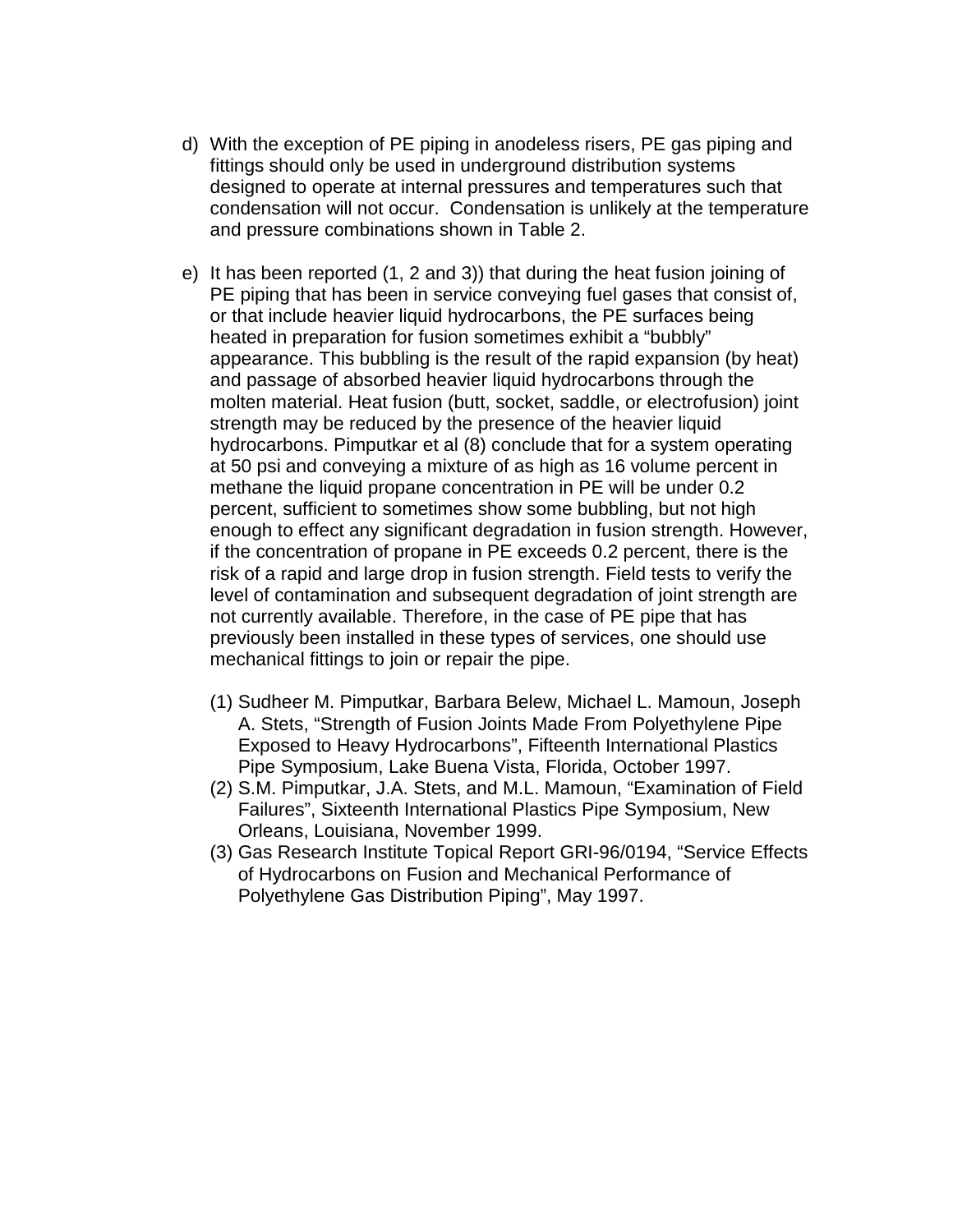## **Table 1**

#### Summary of Stress Rupture Data for PE 2306 Pipe (This testing was conducted on early vintage Aldyl "A" pipe that was designated PE 2306)

| <b>Test Medium</b>   | NPS, Pipe<br><b>Sizing</b> | <b>Wall Thickness</b> | LTHS, psi | HDB, psi    |
|----------------------|----------------------------|-----------------------|-----------|-------------|
|                      |                            |                       |           |             |
| Methane Vapor        | $\overline{2}$             | $0.070$ ", (DR 34)    | 1390      | 1250 (LTHS  |
|                      |                            |                       |           | 1200 to     |
|                      |                            |                       |           | 1530)       |
| Propane Vapor        | $\overline{2}$             | $0.070$ ", (DR 34)    | 1140      | 1000 (LTHS  |
|                      |                            |                       |           | 960 to      |
|                      |                            |                       |           | 1200        |
| Propane Liquid       | 1                          | $0.119$ ", (SDR 11)   | 800       | 800 (LTHS   |
|                      |                            |                       |           | 760 to 960) |
| Propylene Vapor      | 2                          | $0.070$ ", (DR 34)    | 1210      | 1250 (LTHS  |
|                      |                            |                       |           | 1200 to     |
|                      |                            |                       |           | 1520)       |
| <b>Butane Liquid</b> | 1                          | $0.119$ ", (SDR 11)   | 850       | 800 (LTHS   |
|                      |                            |                       |           | 760 to 960) |
| Liquid               |                            | $0.119$ ", (SDR 11)   | 650       | 630 (LTHS   |
| Condensate           |                            |                       |           | 600 to 760) |

# **Table 2**

Temperature and pressure Combinations Where Condensation Will Not Occur

| Temperature ${}^{\circ}$ F ( ${}^{\circ}$ C) | <b>Maximum Pressure,</b><br>psig (kPa) | <b>Maximum Pressure,</b><br>psig (kPa) |
|----------------------------------------------|----------------------------------------|----------------------------------------|
|                                              | Propane                                | <b>Butane</b>                          |
| $(-12.2)$                                    | 30 (207)                               |                                        |
| $(-6.7)$<br>20                               | (276)<br>40                            |                                        |
| $30(-1.1)$                                   | 50 (345)                               |                                        |
| 40 $(4.4)$                                   | (414)<br>60                            | 2.5(17)                                |
| 50 (10.0)                                    | 75 (517                                | 5(35)                                  |
| (15.6)<br>60                                 | (621<br>90                             |                                        |
| $>65$ ( $>18.3$ )                            | (690<br>100                            | 14                                     |

Note: Varieties of LPG bought and sold include mixes that are primarily [propane](http://en.wikipedia.org/wiki/Propane)  $(C_3H_8)$ , primarily [butane](http://en.wikipedia.org/wiki/Butane)  $(C_4H_{10})$  and, most commonly, mixes including both propane and [butane,](http://en.wikipedia.org/wiki/Butane) depending on the season — in winter more propane, in summer more butane.